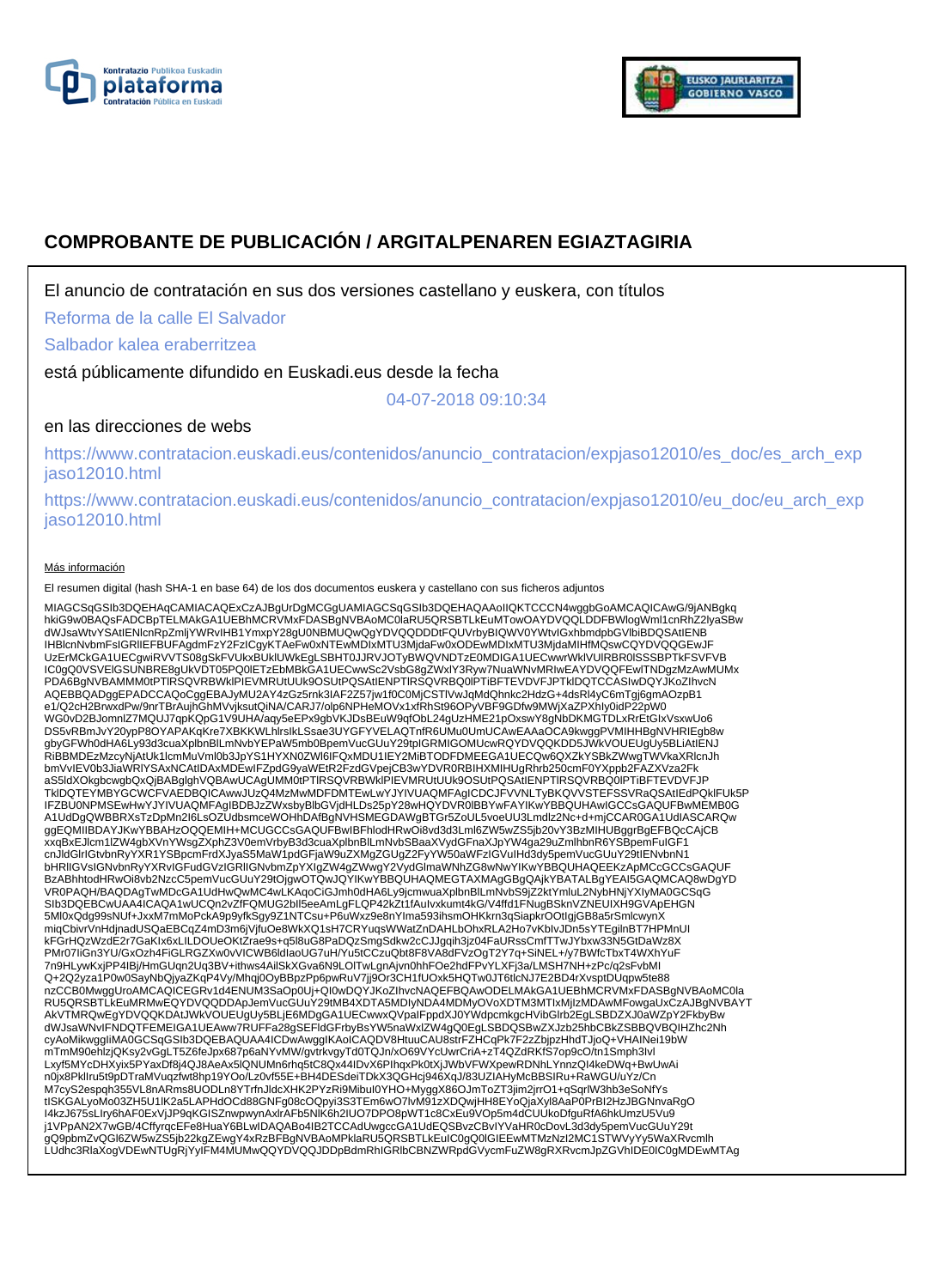



Vml0b3JpYS1HYXN0ZWl6MA8GA1UdEwEB/wQFMAMBAf8wDgYDVR0PAQH/BAQDAgEGMB0GA1UdDgQWBBTGr5ZoUL5voeUU3Lmdlz2N<br>c+d+mjAfBgNVHSMEGDAWgBQdHGUOqPIle7SRz+Sxsea9VXRsBTA6BgNVHSAEMzAxMC8GBFUdIAAwJzAlBggrBgEFBQcCARYZaHR0 cDovL3d3dy5pemVucGUuY29tL2NwczA3BggrBgEFBQcBAQQrMCkwJwYIKwYBBQUHMAGGG2h0dHA6Ly9vY3NwLml6ZW5wZS5jb206 ODA5NDAzBgNVHR8ELDAqMCigJqAkhiJodHRwOi8vY3JsLml6ZW5wZS5jb20vY2dpLWJpbi9hcmwyMA0GCSqGSIb3DQEBBQUAA4IC AQBpVvhndSWxWHqgal9iQrs1yQpyub846NJ73Eud0mkBsp21zQh8FFQC+q20PIT+XxIHUh5tGLopJHKnmK04/sO0tz2xekaW6CKf P5BgEvH3qMPlwRL+gzyNWdwwgp66dnRYxkrNrXts20tZeAiN622nlpLlOPiTwXcCa+7J75PikRJ9+3TlBYcaISVlzEkFHMfOW6Wn kFFCLPTxAAtdYlNBVRmp6wMxQTI2GI88Iq/3UELTA7VSCst7ovlM+ajp5clsZd9nICbe/GbLt9LonrTNJTmlxmBLXoAoFgpFWOTh TIGcF3hZ5q8iD8OMMDfqgUtJGczuitdTB7fQnchwkFxF13CvKJVxi/JU5YT2r/sb4AFmPQDwE94e+4xubP8oUAXWygWXcw0aUrzT zKN93Aq/tdY59WSJzcOBKYAKkrnDUe3b0HUqQ1THzthycxDe8AGs1+cKCOKbCFEn76n5LW/sVgZo9UVKiq1bzjGCAdUwggHRAgEB MIGtMIGIMQswCQYDVQQGEwJFUzEUMBIGA1UECgwLSVpFTIBFIFMuQS4xOjA4BgNVBAsMMUFaWiBaaXVydGFnaXJpIHB1Ymxpa29h IC0gQ2VydGlmaWNhZG8gcHVibGljbyBTQ0ExRDBCBgNVBAMMO0VBRWtvlEhBZXRha28gbGFuZ2lsZWVuIENBIC0gQ0EgcGVyc29u YWwgZGUgQUFQUCB2YXNjYXMgKDIpAgMBv/YwCQYFKw4DAhoFADANBgkqhkiG9w0BAQEFAASCAQByo08ThEJODKNsLU1NQyBlZ6QO 39ftYr3NIWYApWpck+1Ximjg6M378SUtNY95xVsuQLI3Z2wYYbNz83p5mFMeFNxDwj/xwUm0atNX8ZfOToGP3M638RqOQEY9/Rj0 vDgr08qMNx4pFgwz0tbrbyn0KAHpw2sMnY9u6H043FiiKkijFDN2RvTrLLY3EvzqN7tnJkNh3tR0H91pQ5HLiGYfAi76glwUo8Jj qZY3AJo0ko0MvnuVKTqYcmyuB4Tbm6KMbTy2HDTsmq4ko/wdgrwyNVStLimYrJWdVtazez7Fy7KYGsZ65mZ155OFoDK63cUREALBBTIBUbW6kUiHvWv5AAAAAAA fue sellado en el tiempo digitalmente por CN=KONTRATAZIO ELEKTRONIKOA - CONTRATACION ELECTRONICA,serialNumber=S4833001C,OU=sello electrónico,OU=ZIURTAGIRI ONARTUA - CERTIFICADO RECONOCIDO, O=EUSKO JAURLARITZA - GOBIERNO VASCO, C=ES obteniéndose el sello MIIMDzADAgEAMIIMBgYJKoZIhvcNAQcCoIIL9zCCC/MCAQMxDzANBglghkgBZQMEAgEFADCBIwYL KoZIhvcNAQkQAQSggYcEgYQ will be considered to the construction of the consideration of the consideration of the consideration of the consideration of the consideration of the consideration of the consideration of the consideration of the consider Im7KoeNYmE4j9Ko7fTANBgkqhkiG9w0BAQsFADA4MQswCQYDVQQGEwJFUzEUMBIGA1UECgwLSVpFTIBFIFMuQS4xEzA RBgNVBAMMCkl6ZW5wZS5jb20wHhcNMTcwMjA2MTAyMTIzWhcNMjIwMjA2MTAy MTIzWjBWMQswCQYDVQQGEwJFUzEUMBIGA1UECg wLSVpFTIBFIFMuQS4xGDAWBgNVBGEMD1ZBVEVTLUEwMTMzNzI2MDEXMBUGA1UEAwwOdHNhLml6ZW5wZS5jb20wggliMA0GCSqGSlb3DQEBAQUAA4IC S7osr1R+7YNF5Fl0BW/aMChOsxa0pgtceTyjfc6UAkEtkN Y6Tl/Wt1m8ahyeBDqKld7BBC/DOpL/5q22sn0JXjyrXBlVUdSx9lBbll7miLqxyDqEAirER6Kp7I RVMM8t+sKKILUcT6k4VySKkTmHpO93tws26lllgz5BMdNg81Sq2DCQSpl3igsbvzANgYhX79QTJRxkYsiDAMlhel/87IGqBF/RUdT6DCmubl7q4G+ZVNPKWFV5R/b KEyV0mX5sDfJ9zzS7ZXmRfAgnp7 q6GIT5GHB30UXnadic0WywTmF2VAsHGgUi5/TiWpJZG2KohGFWfM6xhnC7Rl9vn1GcelYgfAGHyF 2V0IrhfICO4viZRYQ2tq5sBxjvAOhE6h2F5Wa2O/V1M7fV52MVhGHgUjw7Gl87UYByKUABXCsAMzLYa/4BtVFeLNdZkJbG uZVEMG5cdem7lYuFc25SwZzcDSb9LeDYQaXq2rA7YMpmg8yR/+0jvlpvdR zapMXDtW8pnnlQIDAQABo4lCrjCCAqowgbAGA1UdE a - Announce of the Marian Company of the COMUC MANUS CONTROL CONTROLLING TO CONTROL THE CONTROL OF THE COMUNI<br>The COMUNIST CONTROLLING OF THE COMUC MANUS CONTROLLING ON THE CONTROLLING OF THE CONTROLLING CONTROLLING OF T<br> L3RzYS5pemVucGUuY29tOjgwOTMvMIIBHQYDVR0gBIIBFDCCARAwggEMBgkrBgEEAfM5AwMwgf4w JQ YIKwYBBQUHAgEWGWh0dHA6Ly93d3cuaXplbnBlLmNvbS9jcHMwgdQGCCsGAQUFBwICMIHHGoHE QmVybWVlbiBtdWdhayBlemFnd XR6ZWtvlHd3dy5pemVucGUuY29tlFppdXJ0YWdpcmlhbiBrb25maWFudHphIGI6YW4gYXVycmV0aWsga29udHJhdHVhIGIyYWt1cnJpLkxpbWl0YWNpb25lcyBkZSBn YXJhbnRpYXMgZW4gd3d3Lml6ZW5wZS5jb20gQ29uc3VsdGUgZWwgY29udHJhdG8gYW50ZXMgZGUgY29uZmlhciBlbiBlbCBjZXJ0aWZpY2FkbzAzBgNVHR8E LDAqMCigJqAkhiJodHRwOi8vY3JsLmle7V5wZS5jb20vY2dpLWJpbi9hcmwyMA0GCSqGSlb3DQEBCwUAA4ICAQBqJcHprXIHOCBJwWuEABCj<br>16SA7zQLvNnB/5azLMp6fxfutBf6xhNHTozZBQsqpa8E0UB+x0Catdtcrsi3TsQAidD/icTNm0yR 7mR8fM4WyUwdM LPRRRJyIOJnWffKqpmjdknmQkusSX/c9u4b1txm1pS34nXtCfJEBcrtPubTqzGQ q5mw7kuU+rE+gYLFSX+rCAqG8+SdA0Ccgv2K xvEWeFunzehUkrcNghEDkYVfNhRD39df+k+3vrmy br1ubZ76Rl2NHmq4tn0Peqa3+17+ggoQ2L1YWWZw/vqTXxiZl47SUcK47BTKUQjO16SGu3s3hKW9 t31HSa46eVMds+6bLUDnGn9KC6aTp+2hcv37tM/gtXjE//VNuFHl4F18pea3qg7vGkWCHLPMYE7 fy4LhJZdFCGt9QCChn5ogt6f<br>2mF3diKbAD8IOhpRQKI6GJpCyq6RRjGCA3EwggNtAgEBMEwwODEL MAkGA1UEBhMCRVMxFDASBgNVBAoMC0laRU5QRSBTLkEuMRM wEQYDVQQDDApJemVucGUuY29tAhBz\_z0CWbsqh41iYTiP0qjt9MA0GCWCGSAFIAwQCAQUAoIH3MBoGCSqGSIb3DQEJAzENBgsqhkiG9w0B<br>CRABBDAcBgkqhkiG9w0BCQUxDxcNMTgwNzA0MDcxMDM0WjAvBgkqhkiG9w0BCQQxIgQgHW2ENyg7\_bv9vDmLCqDUwJu87 JeixbbYmtXT//dxvXM0wgYkGCyqGSlb3DQEJEAIvMXoweDB2MHQEIM13Cjul AFusP27ynn+kx76h70G+UhJTVtoN0Y8EXJIZMFA wPKQ6MDgxCzAJBgNVBAYTAkVTMRQwEgYDVQQKDAtJWkVOUEUgUy5BLjETMBEGA1UEAwwKSXplbnBlLmNvbQlQc89Alm7KoeNYmE4j9Ko7fTANBgkg hkiG9w0BAQEFAASCAgCaLHeaRK0xXM25oTLVko7iguhh5ZeEQr8e6GFb0/kalo+9+EyE95S8HOZA dltVH+7N 8T8ArwzUJmmG80r9weYV0We6Eo4puaS5/uysi6awWjlh06QeNAsiBg796XggZGwMl6G6 oHak65luUuXDEmXZ1B3sfnrCF3QsJUC ptjy6RPDi6mltsKaYJmEJOdLV2NgRFzpVcf0ChvmD0vgl KF6NAoIU+KNaUOyRcnMDgP4sEGzvmXH0UA/ilqbboJqwbDsjo1+OijvSSkKGqXJYyHAv1GYFRSca Q/pJ8c/ki++ZCTOBk5/Jc6/byG3eaYyAq7aMQaoh4ERIXnfX4xYMZYXsPa1sO39eqjhNms0yzQlrvKmuiWbB0ODaRog+he1Sfti0V7ZY0o3p6jJZZeJ4BmJrnPzDyD VHdot6mQyysLFwAI3m8BGdZSTY Fkfxc0PfgT3ti8S8FBhjInJEYEn0VqQ6GAV8HRIu+2EavkSJw7+wFYr272iZxuKwTzHycM++AaZz nJW+n33F8//azX9prll5XxUR4t+PS/Ljp3XSYBnbWONGjxFKwwU3+uB7b3JrayqPtYn/SXX8H9PT qpvb/Z2dsgnXJfoULVF 9l8Cxlfh+3wUV5ZCx5HmdiOuYxw3ZLVuC8BusGiXZeXDdpGDOUCAaJJtG yw5p4of07cSjajuRnA==

Kontratuaren iragarkia, gaztelaniaz eta eskaraz, izenburuekin

Reforma de la calle El Salvador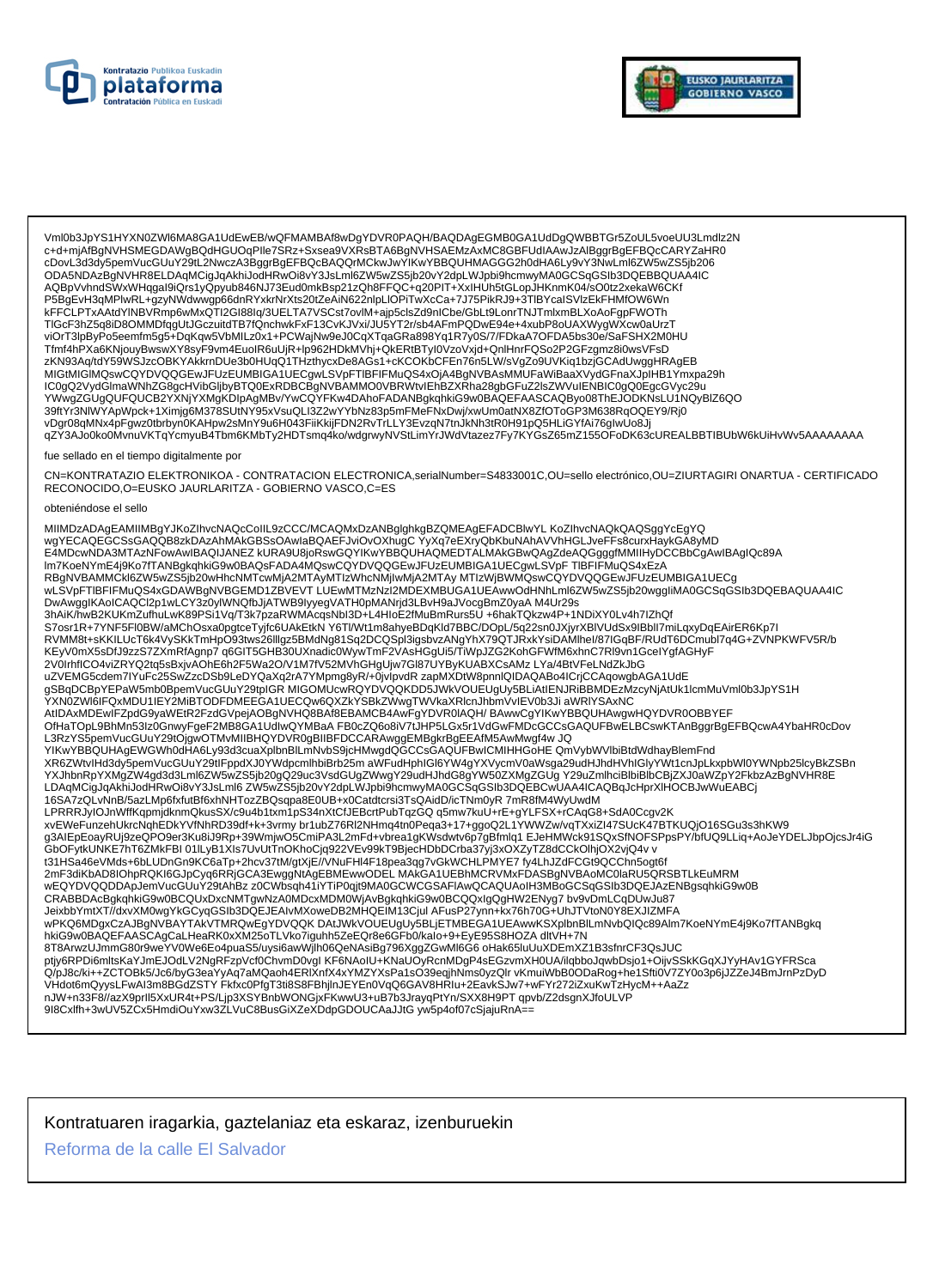



### Salbador kalea eraberritzea

Euskadi.eus webgunean argitaratzen da data honetatik

2018-07-04 09:10:34

## web hauen helbideetan

https://www.contratacion.euskadi.eus/contenidos/anuncio\_contratacion/expjaso12010/es\_doc/es\_arch\_exp jaso12010.html

https://www.contratacion.euskadi.eus/contenidos/anuncio\_contratacion/expjaso12010/eu\_doc/eu\_arch\_exp jaso12010.html

#### Informazio gehiago

Bi dokumentuen (euskara eta gaztelania) laburpen digitala (hash SHA-1, 64 oinarriarekin), erantsitako fitxategiekin

MIAGCSqGSIb3DQEHAqCAMIACAQExCzAJBgUrDgMCGgUAMIAGCSqGSIb3DQEHAQAAoIIQKTCCCN4wggbGoAMCAQICAwG/9jANBgkq hkiG9w0BAQsFADCBpTELMAkGA1UEBhMCRVMxFDASBgNVBAoMC0laRU5QRSBTLkEuMTowOAYDVQQLDDFBWlogWml1cnRhZ2lyaSBw dWJsaWtvYSAtIENlcnRpZmljYWRvIHB1YmxpY28gU0NBMUQwQgYDVQQDDDtFQUVrbyBIQWV0YWtvIGxhbmdpbGVlbiBDQSAtIENB IHBlcnNvbmFsIGRlIEFBUFAgdmFzY2FzICgyKTAeFw0xNTEwMDIxMTU3MjdaFw0xODEwMDIxMTU3MjdaMIHfMQswCQYDVQQGEwJF UzErMCkGA1UECgwiRVVTS08gSkFVUkxBUklUWkEgLSBHT0JJRVJOTyBWQVNDTzE0MDIGA1UECwwrWklVUlRBR0lSSSBPTkFSVFVB IC0gQ0VSVElGSUNBRE8gUkVDT05PQ0lETzEbMBkGA1UECwwSc2VsbG8gZWxlY3Ryw7NuaWNvMRIwEAYDVQQFEwlTNDgzMzAwMUMx PDA6BgNVBAMMM0tPTlRSQVRBWklPIEVMRUtUUk9OSUtPQSAtIENPTlRSQVRBQ0lPTiBFTEVDVFJPTklDQTCCASIwDQYJKoZIhvcN AQEBBQADggEPADCCAQoCggEBAJyMU2AY4zGz5rnk3IAF2Z57jw1f0C0MjCSTIVwJqMdQhnkc2HdzG+4dsRl4yC6mTgj6gmAOzpB1<br>e1/Q2cH2BrwxdPw/9nrTBrAujhGhMVvjksutQiNA/CARJ7/olp6NPHeMOVx1xfRhSt96OPyVBF9GDfw9MWjXaZPXhIy0idP22pW0<br>WG0vD2BJomnlZ7MQUJ7q DS5vRBmJvY20ypP8OYAPAKqKre7XBKKWLhlrsIkLSsae3UYGFYVELAQTnfR6UMu0UmUCAwEAAaOCA9kwggPVMIHHBgNVHRIEgb8w gbyGFWh0dHA6Ly93d3cuaXplbnBlLmNvbYEPaW5mb0BpemVucGUuY29tpIGRMIGOMUcwRQYDVQQKDD5JWkVOUEUgUy5BLiAtIENJ<br>RiBBMDEzMzcyNjAtUk1lcmMuVml0b3JpYS1HYXN0ZWI6IFQxMDU1IEY2MiBTODFDMEEGA1UECQw6QXZkYSBkZWwgTWVkaXRlcnJh bmVvIEV0b3JiaWRIYSAxNCAtIDAxMDEwIFZpdG9yaWEtR2FzdGVpejCB3wYDVR0RBIHXMIHUgRhrb250cmF0YXppb2FAZXVza2Fk<br>aS5ldXOkgbcwgbQxQjBABglghVQBAwUCAgUMM0tPTIRSQVRBWkIPIEVMRUtUUk9OSUtPQSAtIENPTIRSQVRBQ0IPTiBFTEVDVFJP TkIDQTEYMBYGCWCFVAEDBQICAwwJUzQ4MzMwMDFDMTEwLwYJYIVUAQMFAgICDCJFVVNLTyBKQVVSTEFSSVRaQSAtIEdPQkIFUk5P<br>IFZBU0NPMSEwHwYJYIVUAQMFAgIBDBJzZWxsbyBlbGVjdHLDs25pY28wHQYDVR0IBBYwFAYIKwYBBQUHAwIGCCsGAQUFBwMEMB0G<br>A1UdDgQWBBRXsTzDpMn2 ggEQMIIBDAYJKwYBBAHzOQQEMIH+MCUGCCsGAQUFBwIBFhlodHRwOi8vd3d3Lml6ZW5wZS5jb20vY3BzMIHUBggrBgEFBQcCAjCB xxqBxEJlcm1lZW4gbXVnYWsgZXphZ3V0emVrbyB3d3cuaXplbnBlLmNvbSBaaXVydGFnaXJpYW4ga29uZmlhbnR6YSBpemFuIGF1 cnJldGlrIGtvbnRyYXR1YSBpcmFrdXJyaS5MaW1pdGFjaW9uZXMgZGUgZ2FyYW50aWFzIGVuIHd3dy5pemVucGUuY29tIENvbnN1 bHRlIGVsIGNvbnRyYXRvIGFudGVzIGRlIGNvbmZpYXIgZW4gZWwgY2VydGlmaWNhZG8wNwYIKwYBBQUHAQEEKzApMCcGCCsGAQUF BzABhhtodHRwOi8vb2NzcC5pemVucGUuY29tOjgwOTQwJQYIKwYBBQUHAQMEGTAXMAgGBgQAjkYBATALBgYEAI5GAQMCAQ8wDgYD VR0PAQH/BAQDAgTwMDcGA1UdHwQwMC4wLKAqoCiGJmh0dHA6Ly9jcmwuaXplbnBlLmNvbS9jZ2ktYmluL2NybHNjYXIyMA0GCSqG<br>SIb3DQEBCwUAA4ICAQA1wUCQn2vZfFQMUG2bll5eeAmLgFLQP42kZt1fAuIvxkumt4kG/V4ffd1FNugBSknVZNEUIXH9GVApEHGN 5Ml0xQdg99sNUf+JxxM7mMoPckA9p9yfkSgy9Z1NTCsu+P6uWxz9e8nYIma593ihsmOHKkrn3qSiapkrOOtIgjGB8a5rSmlcwynX miqCbivrVnHdjnadUSQaEBCqZ4mD3m6jVjfuOe8WkXQ1sH7CRYuqsWWatZnDAHLbOhxRLA2Ho7vKbIvJDn5sYTEgilnBT7HPMnUI kFGrHQzWzdE2r7GaKIx6xLILDOUeOKtZrae9s+q5l8uG8PaDQzSmgSdkw2cCJJgqih3jz04FaURssCmfTTwJYbxw33N5GtDaWz8X PMr07IiGn3YU/GxOzh4FiGLRGZXw0vVICWB6ldIaoUG7uH/Yu5tCCzuQbt8F8VA8dFVzOgT2Y7q+SiNEL+/y7BWfcTbxT4WXhYuF 7n9HLywKxjPP4IBj/HmGUqn2Uq3BV+ithws4AilSkXGva6N9LOlTwLgnAjvn0hhFOe2hdFPvYLXFj3a/LMSH7NH+zPc/q2sFvbMI Q+2Q2yza1P0w0SayNbQjyaZKqP4Vy/Mhqj0OyBBpzPp6pwRuV7jj9Or3CH1fUOxk5HQTw0JT6tlcNJ7E2BD4rXvsptDUqpw5te88<br>nzCCB0MwggUroAMCAQICEGRv1d4ENUM3SaOp0Uj+QI0wDQYJKoZIhvcNAQEFBQAwODELMAkGA1UEBhMCRVMxFDASBgNVBAoMC0la<br>RU5QRSBTLkEuMRMwEQYD AkVTMRQwEgYDVQQKDAtJWkVOUEUgUy5BLjE6MDgGA1UECwwxQVpaIFppdXJ0YWdpcmkgcHVibGIrb2EgLSBDZXJ0aWZpY2FkbyBw<br>dWJsaWNvIFNDQTFEMEIGA1UEAww7RUFFa28gSEFIdGFrbyBsYW5naWxlZW4gQ0EgLSBDQSBwZXJzb25hbCBkZSBBQVBQIHZhc2Nh cyAoMikwggIiMA0GCSqGSIb3DQEBAQUAA4ICDwAwggIKAoICAQDV8HtuuCAU8strFZHCqPk7F2zZbjpzHhdTJjoQ+VHAINei19bW mTmM90ehlzjQKsy2vGgLT5Z6feJpx687p6aNYvMW/gvtrkvgyTd0TQJn/xO69VYcUwrCriA+zT4QZdRKfS7op9cO/tn1Smph3Ivl Lxyf5MYcDHXyix5PYaxDf8j4QJ8AeAx5lQNUMn6rhq5tC8Qx44IDvX6PIhqxPk0tXjJWbVFWXpewRDNhLYnnzQI4keDWq+BwUwAi n0jx8PklIru5t9pDTraMVuqzfwt8hp19YOo/Lz0vf55E+BH4DESdeiTDkX3QGHcj946XqJ/83UZIAHyMcBBSIRu+RaWGU/uYz/Cn M7cyS2espqh355VL8nARms8UODLn8YTrfnJldcXHK2PYzRi9MibuI0YHO+MyggX86OJmToZT3jim2jrrO1+qSqrlW3hb3eSoNfYs<br>tISKGALyoMo03ZH5U1IK2a5LAPHdOCd88GNFg08cOQpyi3S3TEm6wO7lvM91zXDQwjHH8EYoQjaXyI8AaP0PrBI2HzJBGNnvaRgO I4kzJ675sLIry6hAF0ExVjJP9qKGISZnwpwynAxlrAFb5NlK6h2IUO7DPO8pWT1c8CxEu9VOp5m4dCUUkoDfguRfA6hkUmzU5Vu9 j1VPpAN2X7wGB/4CffyrqcEFe8HuaY6BLwIDAQABo4IB2TCCAdUwgccGA1UdEQSBvzCBvIYVaHR0cDovL3d3dy5pemVucGUuY29t gQ9pbmZvQGl6ZW5wZS5jb22kgZEwgY4xRzBFBgNVBAoMPklaRU5QRSBTLkEuIC0gQ0IGIEEwMTMzNzI2MC1STWVyYy5WaXRvcmlh<br>LUdhc3RlaXogVDEwNTUgRjYyIFM4MUMwQQYDVQQJDDpBdmRhIGRlbCBNZWRpdGVycmFuZW8gRXRvcmJpZGVhIDE0IC0gMDEwMTAg Vml0b3JpYS1HYXN0ZWl6MA8GA1UdEwEB/wQFMAMBAf8wDgYDVR0PAQH/BAQDAgEGMB0GA1UdDgQWBBTGr5ZoUL5voeUU3Lmdlz2N c+d+mjAfBgNVHSMEGDAWgBQdHGUOqPIle7SRz+Sxsea9VXRsBTA6BgNVHSAEMzAxMC8GBFUdIAAwJzAlBggrBgEFBQcCARYZaHR0 cDovL3d3dy5pemVucGUuY29tL2NwczA3BggrBgEFBQcBAQQrMCkwJwYIKwYBBQUHMAGGG2h0dHA6Ly9vY3NwLml6ZW5wZS5jb206<br>ODA5NDAzBgNVHR8ELDAqMCigJqAkhiJodHRwOi8vY3JsLml6ZW5wZS5jb20vY2dpLWJpbi9hcmwyMA0GCSqGSIb3DQEBBQUAA4IC<br>AQBpVvhndSWxWHqgal9i P5BgEvH3qMPlwRL+gzyNWdwwgp66dnRYxkrNrXts20tZeAiN622nlpLlOPiTwXcCa+7J75PikRJ9+3TlBYcaISVlzEkFHMfOW6Wn kFFCLPTxAAtdYlNBVRmp6wMxQTI2GI88Iq/3UELTA7VSCst7ovlM+ajp5clsZd9nICbe/GbLt9LonrTNJTmlxmBLXoAoFgpFWOTh TlGcF3hZ5q8iD8OMMDfqgUtJGczuitdTB7fQnchwkFxF13CvKJVxi/JU5YT2r/sb4AFmPQDwE94e+4xubP8oUAXWygWXcw0aUrzT